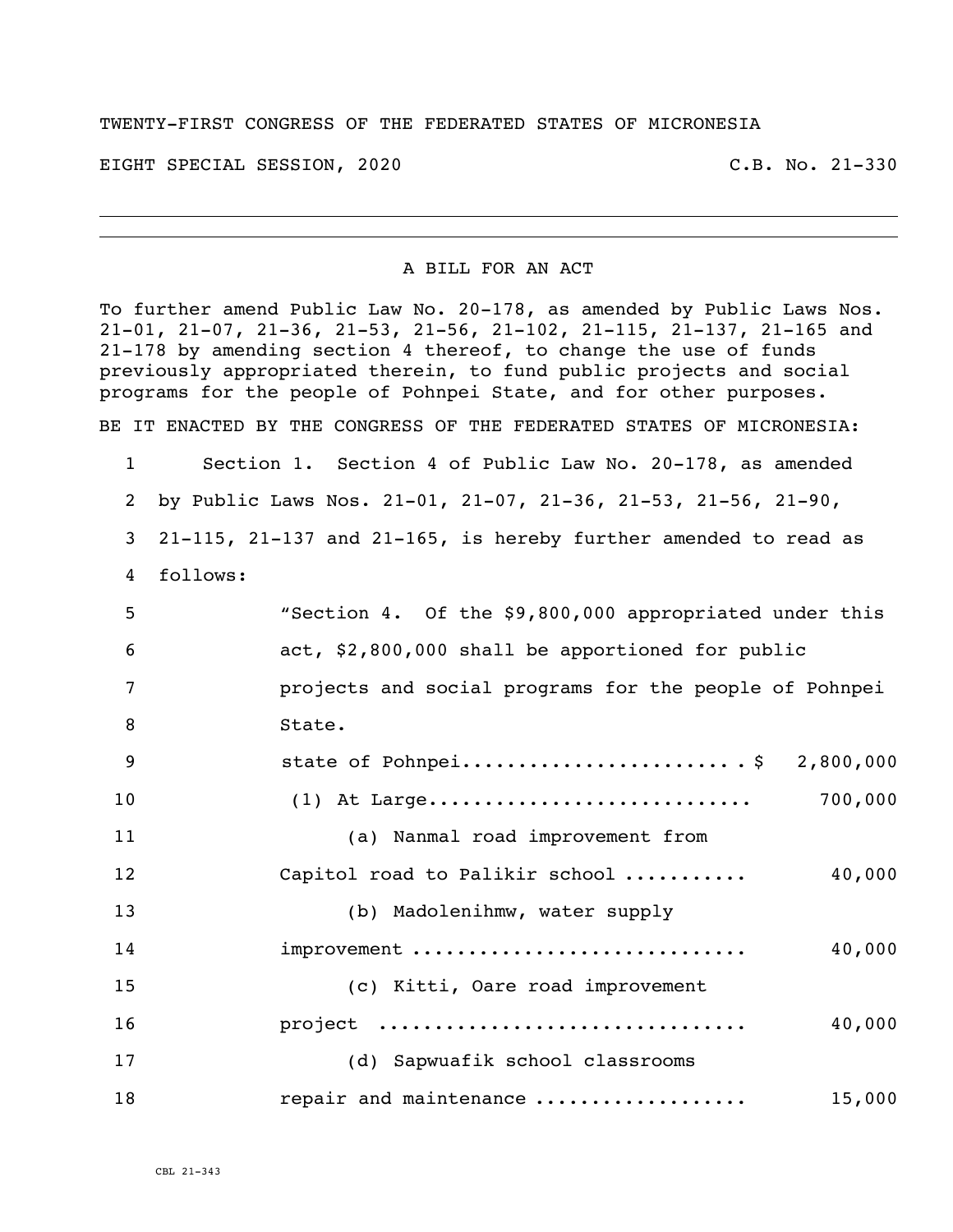C.B. No. 21-330

| (dl) Sapwuafik transportation<br>equipment purchase and fuel purchase  \$<br>(e) Sokehs Municipal retaining wall<br>(f) Play ground for children in<br>Danpei and Mwalok<br>(g) Pohnpei State police vehicle<br>(h) Public Safety Fish and<br>Wildlife Outboard motor<br>(i) Nanwelin Rohi road repair<br>and improvement<br>(j) Lewetik Sokehs Community<br>Center renovation | 20,362<br>40,000<br>15,000<br>25,000<br>17,000<br>15,000 |
|--------------------------------------------------------------------------------------------------------------------------------------------------------------------------------------------------------------------------------------------------------------------------------------------------------------------------------------------------------------------------------|----------------------------------------------------------|
|                                                                                                                                                                                                                                                                                                                                                                                |                                                          |
|                                                                                                                                                                                                                                                                                                                                                                                |                                                          |
|                                                                                                                                                                                                                                                                                                                                                                                |                                                          |
|                                                                                                                                                                                                                                                                                                                                                                                |                                                          |
|                                                                                                                                                                                                                                                                                                                                                                                |                                                          |
|                                                                                                                                                                                                                                                                                                                                                                                |                                                          |
|                                                                                                                                                                                                                                                                                                                                                                                |                                                          |
|                                                                                                                                                                                                                                                                                                                                                                                |                                                          |
|                                                                                                                                                                                                                                                                                                                                                                                |                                                          |
|                                                                                                                                                                                                                                                                                                                                                                                |                                                          |
|                                                                                                                                                                                                                                                                                                                                                                                |                                                          |
|                                                                                                                                                                                                                                                                                                                                                                                | 15,000                                                   |
| (k) Pohnpei - Guam apprenticeship                                                                                                                                                                                                                                                                                                                                              |                                                          |
| Program                                                                                                                                                                                                                                                                                                                                                                        | 20,000                                                   |
| (1) UCCP Kolonia Community Center                                                                                                                                                                                                                                                                                                                                              |                                                          |
| Access road/parking                                                                                                                                                                                                                                                                                                                                                            | 77,000                                                   |
| (m) Pohnpei road improvement (coral                                                                                                                                                                                                                                                                                                                                            |                                                          |
| purchase, culvert and drainage, labor)                                                                                                                                                                                                                                                                                                                                         | 30,000                                                   |
| (n) Madolenihmw, Enipoas to                                                                                                                                                                                                                                                                                                                                                    |                                                          |
| Wapar secondary road repair                                                                                                                                                                                                                                                                                                                                                    | 15,000                                                   |
| (o) Kitti, Meilap, Dien, shore                                                                                                                                                                                                                                                                                                                                                 |                                                          |
| access road and slipway                                                                                                                                                                                                                                                                                                                                                        | 35,000                                                   |
| (p) Mwakot, Kitti road maintenance/                                                                                                                                                                                                                                                                                                                                            |                                                          |
| paving                                                                                                                                                                                                                                                                                                                                                                         | 100,000                                                  |
| (q) Pohnpei household water                                                                                                                                                                                                                                                                                                                                                    |                                                          |
|                                                                                                                                                                                                                                                                                                                                                                                |                                                          |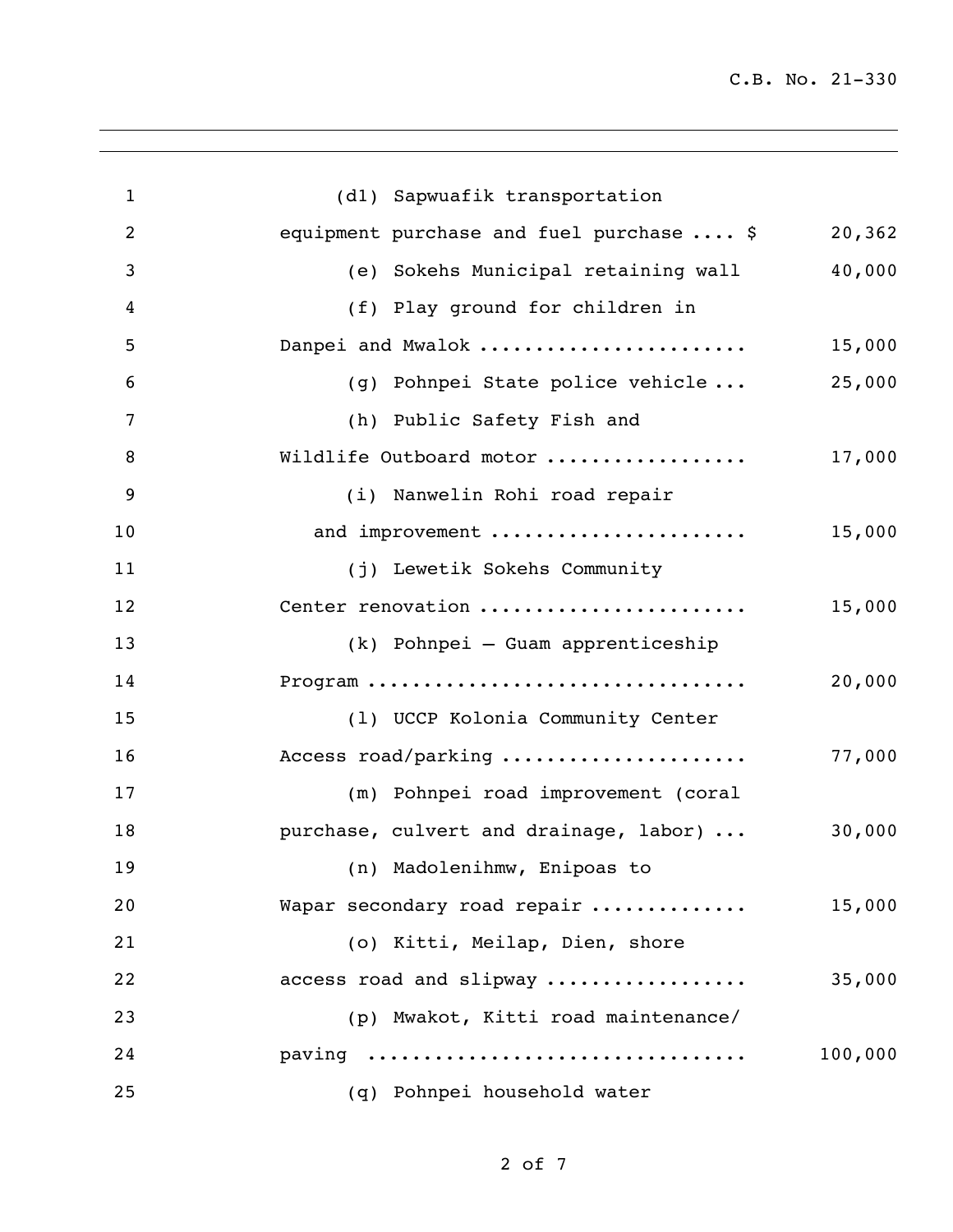C.B. No. 21-330

| $\mathbf{1}$   | system improvement  \$                       | 66,053  |
|----------------|----------------------------------------------|---------|
| $\overline{2}$ | NMS School fencing<br>(r)                    | 20,000  |
| 3              | (s) Madolenihmw Constitution/                |         |
| 4              | activities/sports events                     | 6,000   |
| 5              | (t) Outreach program                         | 10,691  |
| 6              | (u) Students' needs                          | 27,894  |
| 7              | (v) MicSem building renovation               | 10,000  |
| 8              | (2) Election District No. 1                  | 700,000 |
| 9              | Seidokonowa road one project<br>(a)          | 60,000  |
| 10             | Seidokonowa road two project<br>(b)          | 35,000  |
| 11             | Pohnrakied dock project<br>(C)               | 40,000  |
| 12             | (d) [RSP Classroom chairs and tables]        |         |
| 13             | Tomwara Community Nahs renovation            | 12,000  |
| 14             | Sapwohn basketball court construction<br>(e) | 30,000  |
| 15             | Peidie mangrove pathway project<br>(f)       | $-0-$   |
| 16             | Solar lights<br>(g)                          | 35,000  |
| 17             | (h) Beautification project                   | 30,000  |
| 18             | (i) Nanpohnmal road/bridges                  |         |
| 19             | improvement                                  | $-0-$   |
| 20             | (j) Sokehs Constitution                      |         |
| 21             | Convention subsidy                           | 30,000  |
| 22             | $(k)$ Communication                          | 40,000  |
| 23             | (1) Sapwuahfik Nan Pepper                    |         |
| 24             | Community building                           | 15,000  |
| 25             | $(m)$ Sokehs ridge cleaning                  | 18,000  |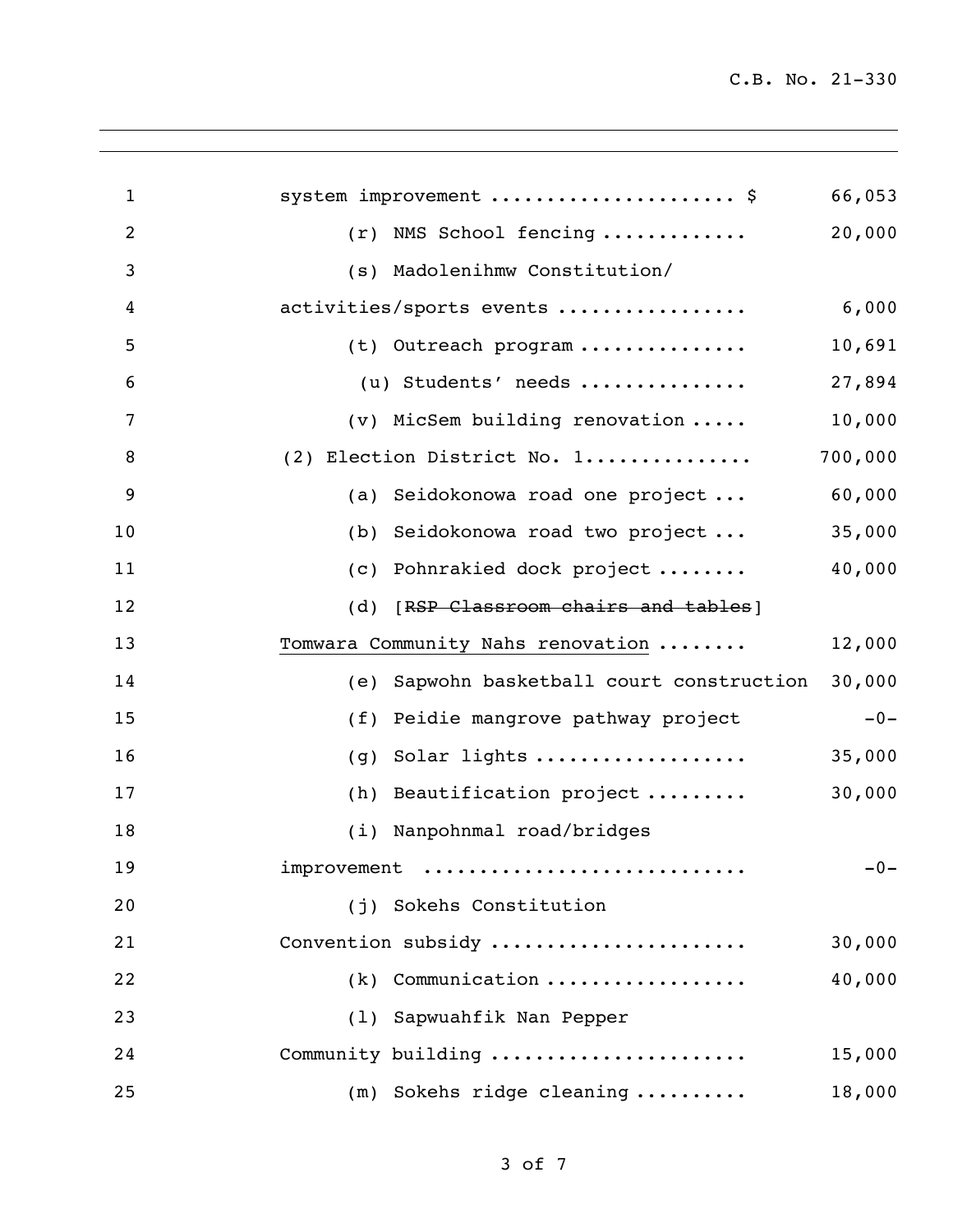| $\mathbf{1}$   | 20,000<br>(n) Saint Barnabas Community Nahs. \$      |
|----------------|------------------------------------------------------|
| $\overline{2}$ | 50,000<br>Pohnpei Utility Corporation subsidy<br>(0) |
| 3              | 10,000<br>Sokehs Council subsidy<br>(p)              |
| 4              | (q) COM-FSM students outstanding                     |
| 5              | payment/tuition<br>10,000                            |
| 6              | 25,000<br>(r) Palikir Elementary School food stall   |
| 7              | (s) Purchase of school buses and                     |
| 8              | associated costs<br>150,000                          |
| 9              | 10,000<br>(t) Christmas lighting project             |
| 10             | (u) Community House Renovation-                      |
| 11             | Eir Community<br>20,000                              |
| 12             | (v) Kolonia Town Government transportation 20,000    |
| 13             | 15,000<br>(w) Transportation needs/equipments        |
| 14             | 5,000<br>Culvert pipes<br>(x)                        |
| 15             | 15,000<br>Kepinkep pave road<br>(y)                  |
| 16             | (z) Kolonia Town Government boom                     |
| 17             | truck repair<br>5,000                                |
| 18             | (3) Election District No. 2<br>700,000               |
| 19             | 25,000<br>(a) Travel needs                           |
| 20             | (b) Community Outreach and Advocacy                  |
| 21             | $-0-$<br>Program                                     |
| 22             | (c) Medical referral program<br>30,000               |
| 23             | (d) Students financial assistance<br>20,000          |
| 24             | (e) Meninkeder lapalap subsidy<br>20,000             |
| 25             | 50,000<br>(f) Water Delivery Assistance              |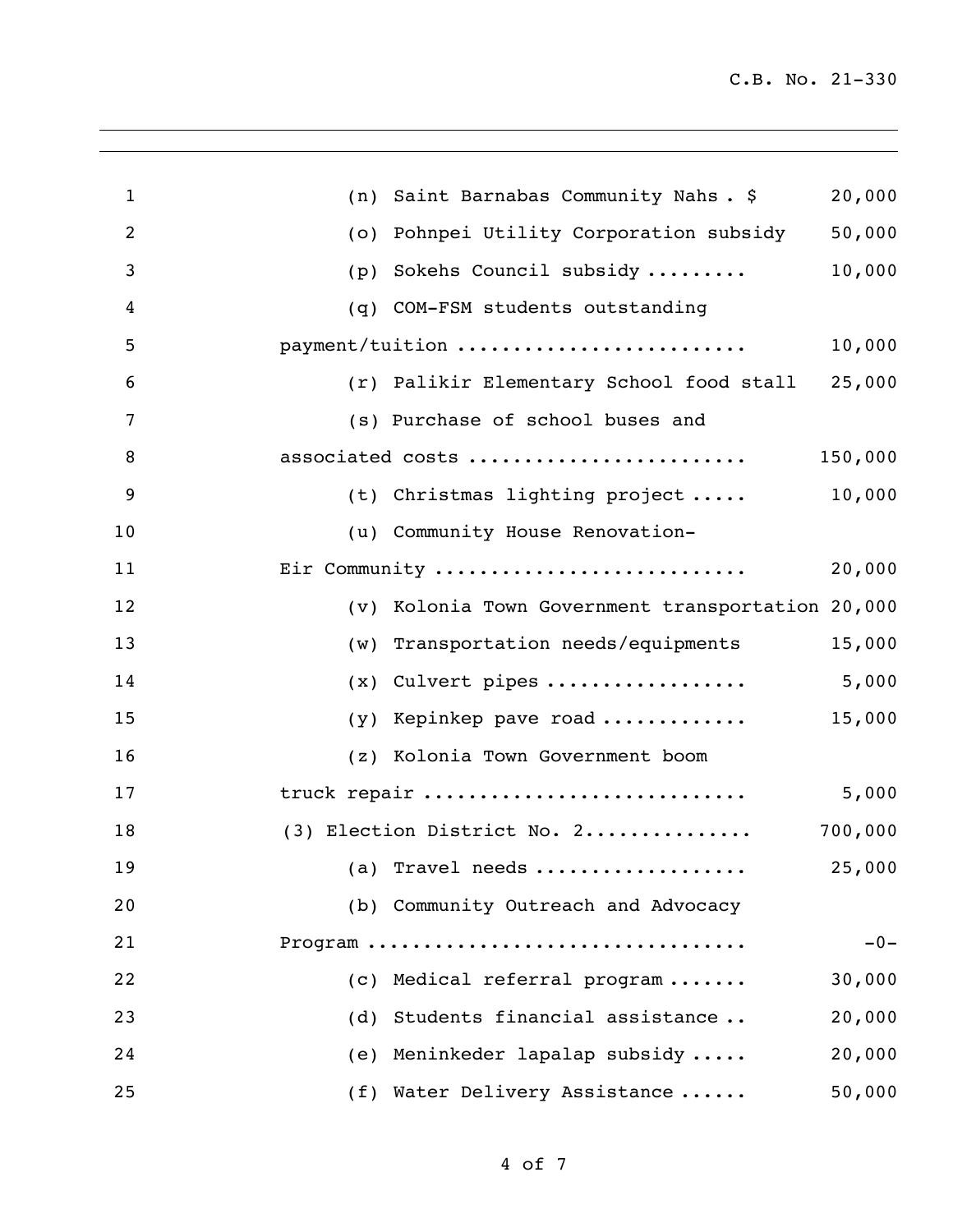| $\mathbf{1}$   | Roads improvement \$<br>(g)                        | $-0-$  |
|----------------|----------------------------------------------------|--------|
| $\overline{2}$ | Kinakapw road (Nixon M) paving  30,000<br>(h)      |        |
| 3              | Purchase of coral/equipment rental. 100,000<br>(i) |        |
| 4              | Mand community flatbed truck<br>(j)                | $-0-$  |
| 5              |                                                    |        |
| 6              | (1) SYO Softball Team to Maui 2019                 |        |
| 7              | Liberation Day Celebration                         | 30,000 |
| $\, 8$         | $(m)$ Culverts purchase                            | 20,000 |
| 9              | (n) Hazard Mitigation                              | 15,000 |
| 10             | (o) ED#2 Administrative support                    | 60,000 |
| 11             | (p) Pohn-Usulap - Kitam $\ldots \ldots \ldots$     | 30,000 |
| 12             | (q) ED#2 current and prior obligations             | $-0-$  |
| 13             | $(r)$ Ohwa school subsidy                          | 15,000 |
| 14             | (s) APIPA conference associated costs              | $-0-$  |
| 15             | (t) Dien and Pehleng Pepper                        |        |
| 16             | Development Association                            | 10,000 |
| 17             | (u) Kepindau Church Civic Center                   | 25,000 |
| 18             | (v) UCCP Summit implementation current             |        |
| 19             | and prior obligations                              | 15,000 |
| 20             | (w) Nan Mand rockwall                              | 15,000 |
| 21             | (x) Pihs Community Flatbed                         | 10,000 |
| 22             | (y) Students' residing abroad                      |        |
| 23             | financial assistance                               | 25,000 |
| 24             | (z) Pohnpeian Student Association-                 |        |
| 25             | University of Guam                                 | 5,000  |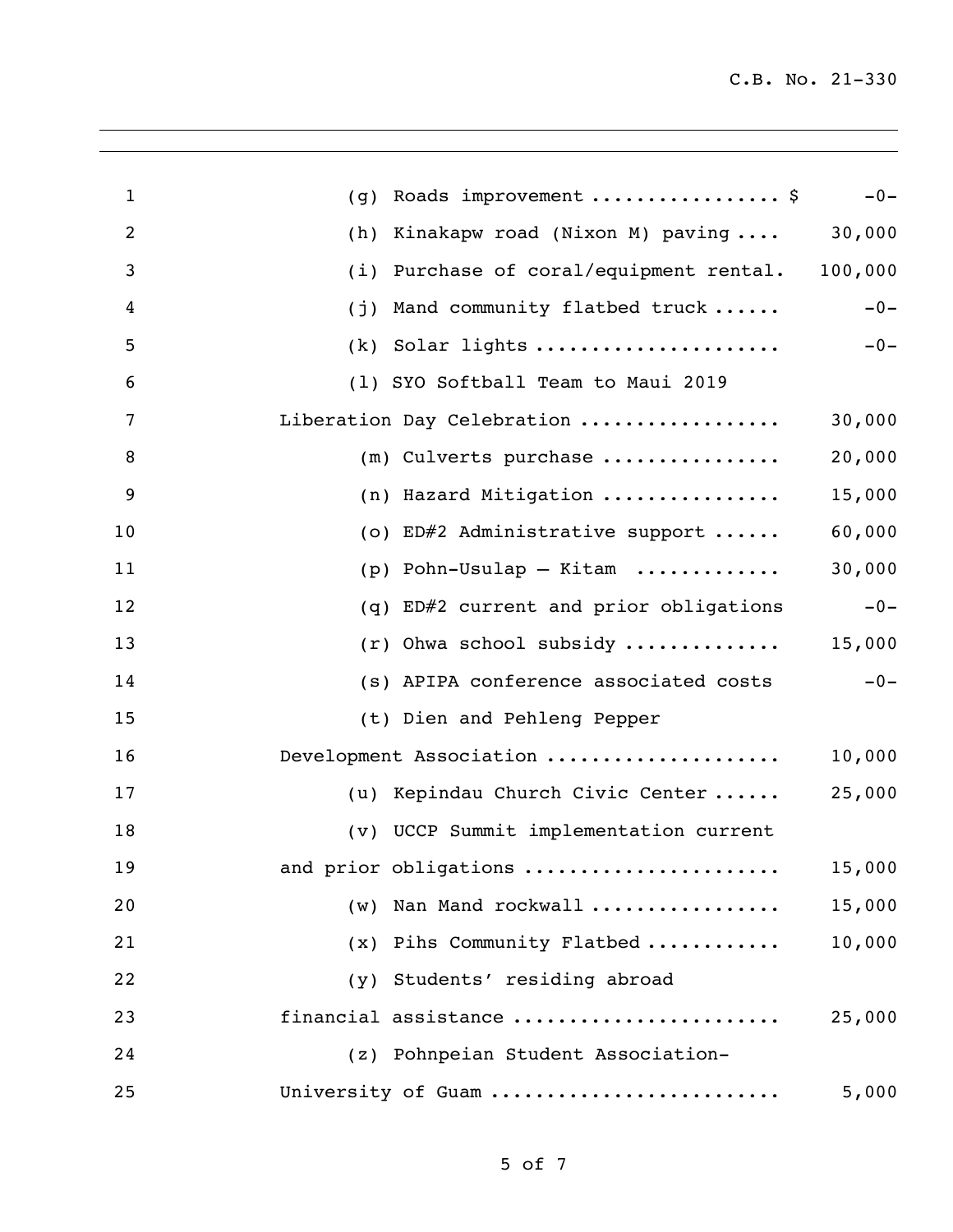C.B. No. 21-330

| $\mathbf 1$    | (aa) Lewetik, Kitti civic center  \$     | 20,000  |
|----------------|------------------------------------------|---------|
| $\overline{2}$ | (ab) Pihs, Madolenihmw road paving       | 85,000  |
| 3              | (ac) Pohnpei Chamber of Commerce         | 10,000  |
| 4              | (ad) ED $#2$ vehicle purchase            | 10,000  |
| 5              | (ae) Marine Environment Research         |         |
| 6              | Institute of Pohnpei (MERIP)             | 25,000  |
| 7              | (4) Election District No. 3              | 700,000 |
| 8              | (a) Students summer program              |         |
| 9              | financial support/Tuition costs for      |         |
| 10             | First Year Xavier students               | 50,000  |
| 11             | (b) Micronesian Baseball                 |         |
| 12             | Classic financial support                | 30,000  |
| 13             | (c) Nett Solar streetlights              | 100,000 |
| 14             | (d) Pingelap Municipal                   |         |
| 15             | Government public projects and subsidy   | 50,000  |
| 16             | (e) Mwokilloa Municipal                  |         |
| 17             | Government public projects and subsidy   | 50,000  |
| 18             | (f) Pahn-parahdo, Nett roads paving      | 75,000  |
| 19             | (g) Otohi, U roads paving                | 85,000  |
| 20             | (h) Medical referral                     | 20,000  |
| 21             | (i) Community Outreach                   |         |
| 22             | and Advocacy Program                     | 50,000  |
| 23             | (j) Purchase of coral filling materials  | 50,000  |
| 24             | (k) Nett Civic Center                    | 50,000  |
| 25             | (1) Nan U road side railing construction | 50,000  |
|                |                                          |         |